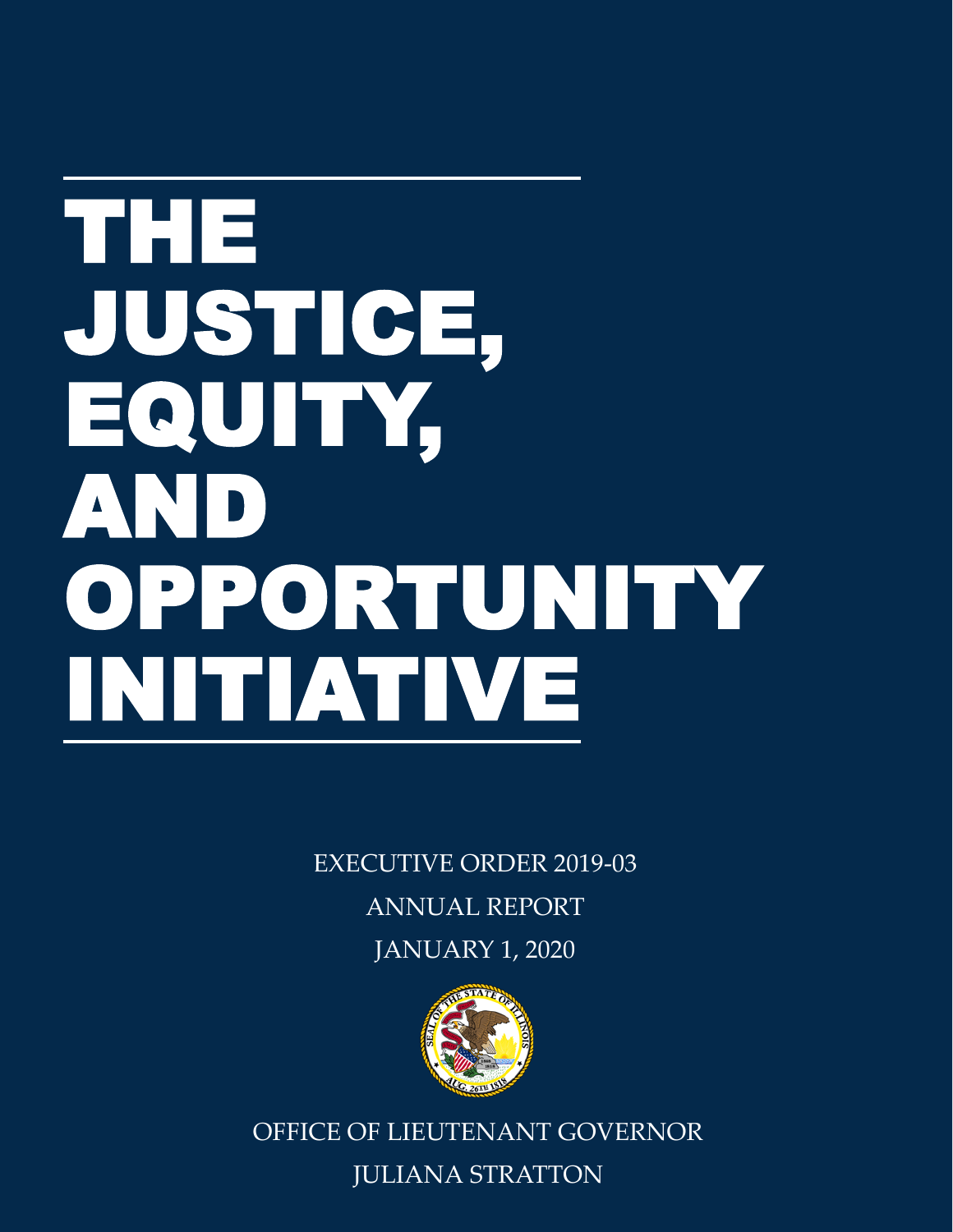### **Introduction**

*"When we think about criminal justice reform, we can't have that conversation without thinking about equity and opportunity. The lack of equity and opportunity is what leads people to the justice system. And then when they come out of it, it is the lack of equity and opportunity that leads them back; so we have to pair these two issues to address how we create real paths so that they don't enter the criminal justice system in the first place."* 

- Lieutenant Governor Juliana Stratton

Over the last four decades, Illinois' prison population ballooned by more than 30,000 people— increasing from 10,000 in 1977 to 40,278 in 2018—without a commensurate improvement in public safety. People have been removed, shamed, and punished. Public safety has not always improved, and communities have not necessarily become stronger.

Over the last decade, Illinois has experienced a shift in thinking around these issues. Various stakeholders across the government, business, and nonprofit sectors have worked together to make strides in criminal justice reform. The Pritzker-Stratton administration seeks to go a step further by making it clear that the status quo is neither sustainable nor acceptable for reducing imprisonment, increasing public safety, and strengthening communities.

Therefore, on February 11, 2019, Governor J.B. Pritzker signed Executive Order 2019-03 to establish the Justice, Equity, and Opportunity (JEO) Initiative within the Office of the Lieutenant Governor. The JEO

Initiative centralizes the state's justice reform efforts and promotes economic opportunities for communities impacted by a broken criminal justice system. The JEO Initiative is a first-of-its-kind effort in Illinois and serves as a model for the nation's efforts to reform the justice system by:

- **a) Convening and creating a collaborative environment, especially among stakeholders, state agencies and the organizations they work with.**
- **b) Improving communications across state agencies and ensuring a coordinated, holistic effort to transform the criminal justice system and implement those changes.**
- **c) Supporting research and pilot programs that will test groundbreaking efforts to reform the criminal justice system and provide data analysis to assess program efficacy and guide new efforts.**
- **d) Advising decision making to ensure the different branches of Illinois government work proactively to create a more fair and equitable criminal justice system.**

On January 1 of each year, the JEO will deliver a report to the Office of the Governor describing the accomplishments of the Initiative, as well as the opportunities and challenges the Initiative encounters, and the goals and deliverables for the upcoming year.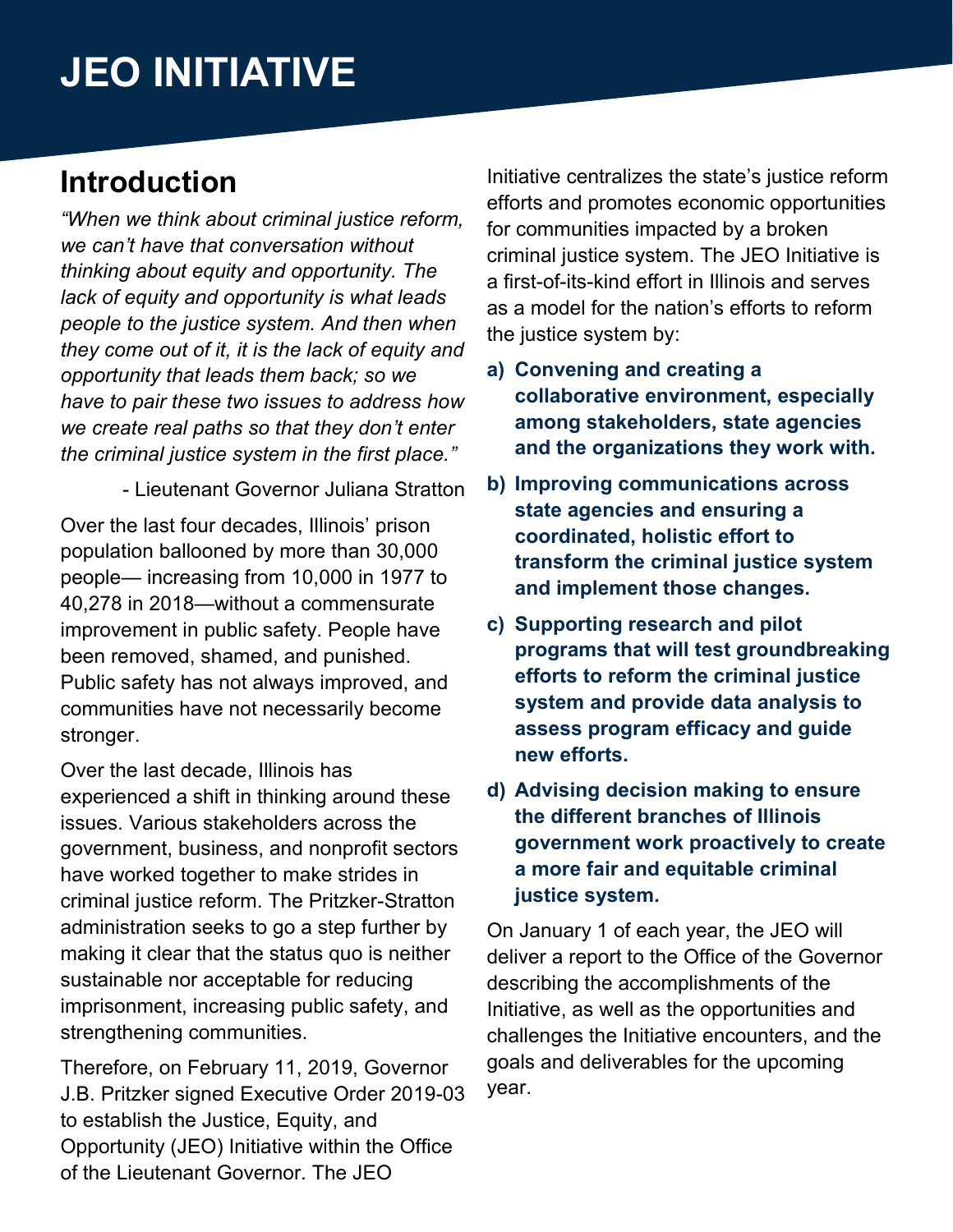### **2019**

The JEO Initiative began its work by conducting listening sessions with more than 500 stakeholders who represent community organizations, advocacy groups, law enforcement, state agencies, legislators, and leaders from across the state who recognize the value of the Initiative:

*"Establishment of the JEO and all that it embodies is of the utmost importance in uniting and elevating the work of state government on behalf of all of Illinois' residents. The JEO encourages us to think about who has been left out and marginalized and drives us to develop strategies to correct these injustices."* 

> - Grace Hou, Secretary, Illinois Department of Human Services

*"The intentionality of the JEO to engage in authentic and meaningful conversations with all types of stakeholders provides us with a clear vision of the commitment to ensure that diverse voices are heard around such an important issue. I'm looking forward to continuing the conversation to ensure that marginalized communities get the justice they deserve through equity-centered criminal justice reform in Illinois."* 

> - Representative Celina Villanueva, Illinois House of Representatives, 21st District

*"This is a new experience for a lot of community groups—having an open-door policy with the Administration around issues of justice. I'm proud to say that when I go into rooms and ask whether community groups have met with the JEO—more often than not, they have."* 

- Sharone Mitchell, Jr., Executive Director, Illinois Justice Project



**JEO Executive Order signed on February 11, 2019**



**JEO Initiative conducts listening sessions throughout Illinois to hear from those directly impacted**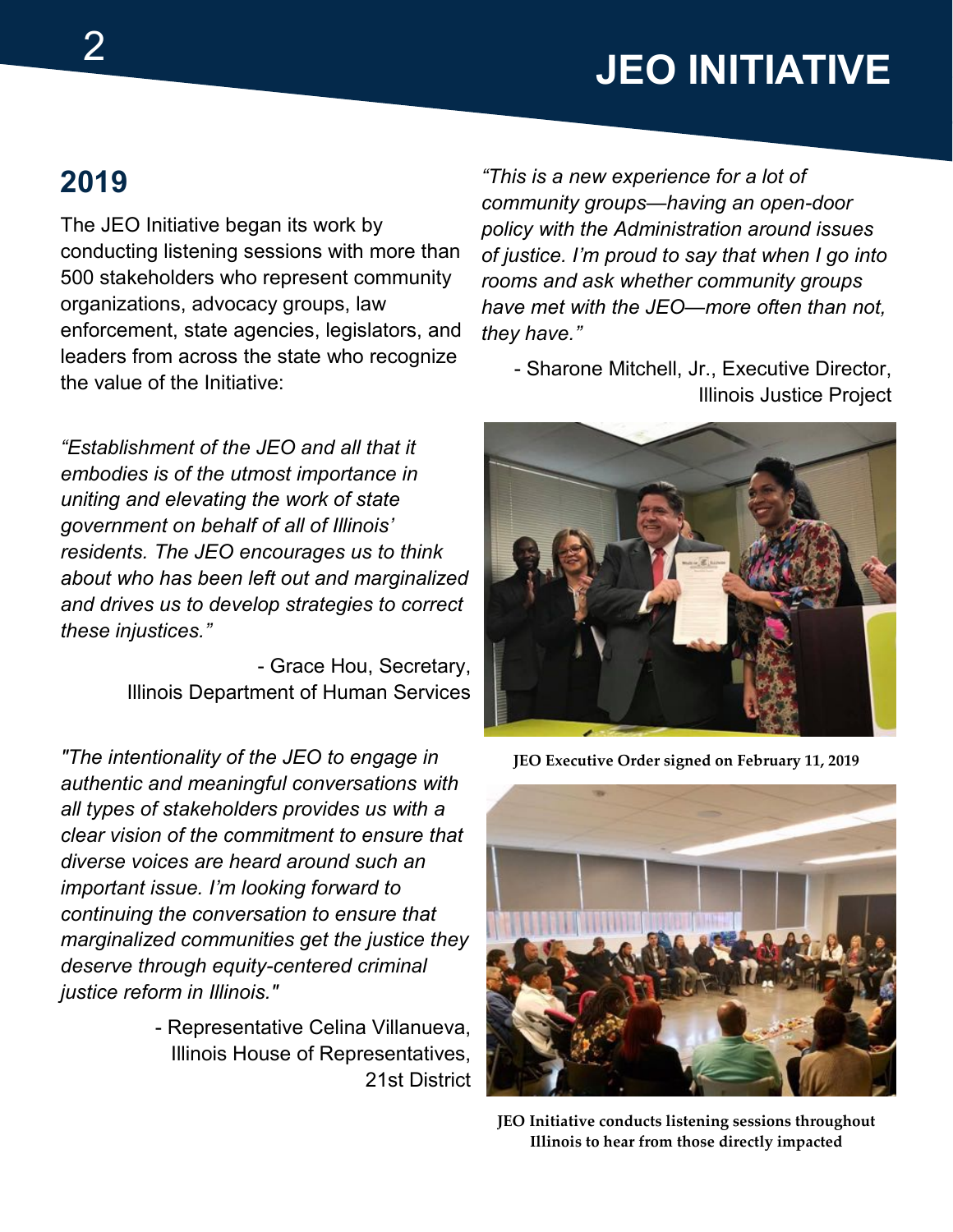### **Goals**

The Initiative's work is centered around four goals that will guide the Initiative's short and long-term work:

- **a) Address the social determinants of crime and incarceration.**
- **b) Improve equitable deflection and diversion opportunities from the justice system.**
- **c) Improve conditions and address the needs of vulnerable populations in correctional facilities.**
- **d) Support positive reentry outcomes to reduce recidivism.**

### **2019 Deliverables**

The Initiative advanced various deliverables for each of these goals during the first year.

### **Goal #1: Address the social determinants of crime and incarceration.**

- **Early Childhood Education:** The JEO Initiative formed a partnership with the Erikson Institute—one of the country's foremost child development research institutions—to develop a fellowship ("Stratton Fellowship") for local and state officials, senior leaders of state agencies, judges, and law enforcement to gain a deeper understanding on how childhood trauma influences justice involvement and life outcomes.
- **Children of Incarcerated Parents:** The JEO Initiative supported the passage of HB 2649, which establishes the Children of Incarcerated Parents Task Force. The Task Force convenes advocates and law enforcement stakeholders to develop

recommendations about policies and procedures that reduce the impact of incarceration on children.

• **Non-binary and Trans Women:** The JEO Initiative has been working to increase visibility on issues that impact non-binary people and trans women, including violence and access to health care. As part of our #HearOurVoices campaign, the Initiative has begun partnering with Howard Brown Health and other organizations to host a series of listening sessions with impacted residents to hear their ideas for solutions.



**JEO Initiative listens to service needs non-binary people and trans women**

• **Racial Equity:** The JEO Initiative met with several governmental leaders within the state to discuss how to continuously improve on policies, programs and practices related to racial equity. The JEO is now working with other jurisdictions to host a racial equity training for government employees, with the goal of developing a racial equity framework for government leaders.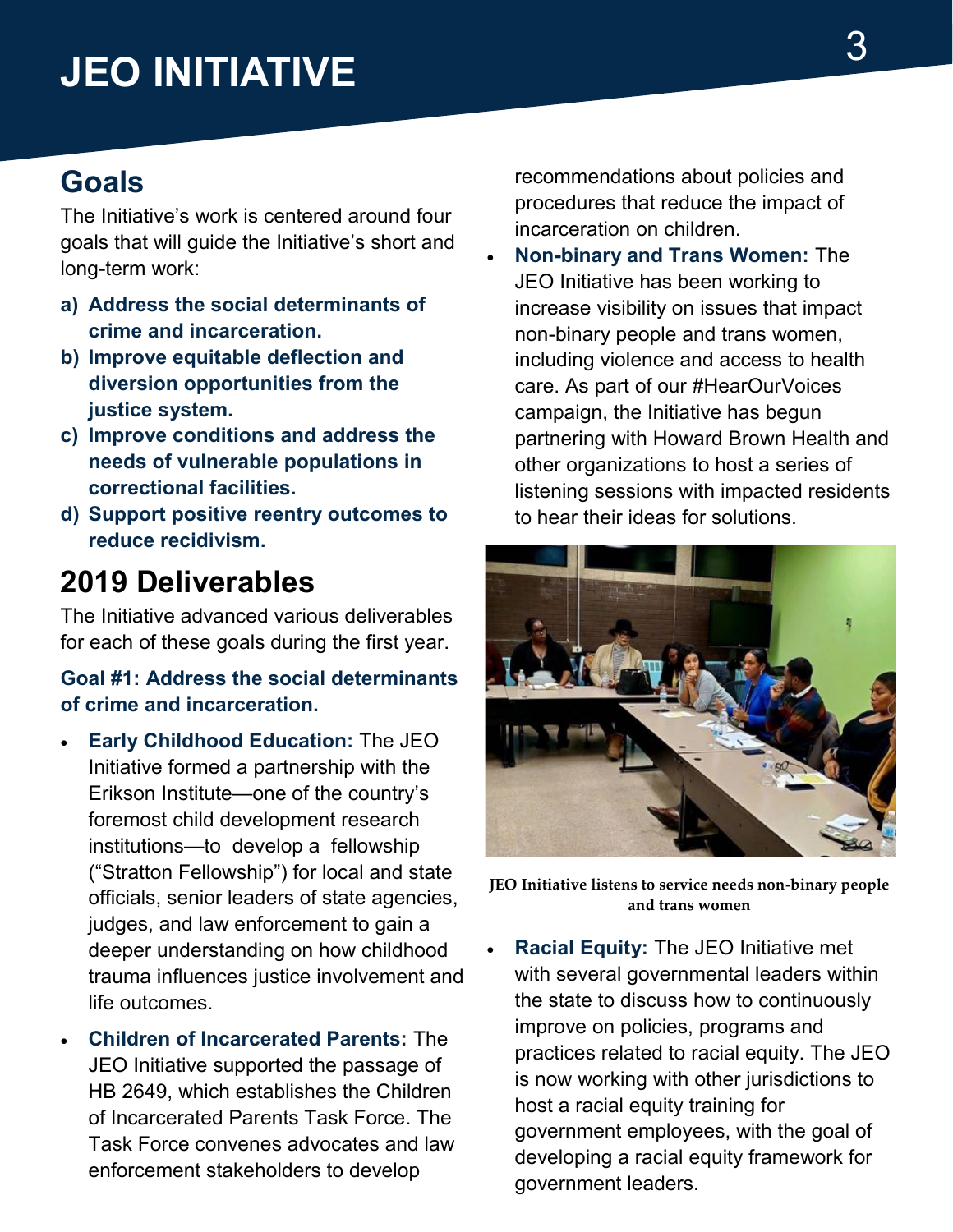- **Access to Jobs:** The JEO Initiative supported SB 1965, which reduces restrictions for people with criminal records to get a license to work in the healthcare field. The new law allows people to obtain a waiver before they receive a job offer from an employer and reduces unnecessary barriers for people to work.
	- **Transportation to Work and School:**  The JEO Initiative supported SB 1786, or the License to Work Act, which forbids the suspension of driver's licenses for nonmoving violations and improves the ability for families to get to work and school. The law reflects the administration's commitment to helping low-income families and communities of color, who are disproportionately impacted by tickets and driver's license suspensions, pursue economic opportunity.
- **Violence Prevention:** The JEO Initiative has been working with various state agencies to develop violence prevention strategies. This includes supporting the Illinois Criminal Justice Information Authority's development of a statewide violence prevention plan and the Department of Public Health's violence prevention task force to develop a robust public health approach to violence prevention.
- **Data and Equity:** The JEO Initiative met with over 200 data and information leaders at the National Association for Justice Information Systems Conference to explain the importance of data for

shaping equitable strategies, such as Illinois' groundbreaking efforts to identify the communities that have the highest rates of unemployment, poverty, gun violence, and incarceration yet are underserved by state resources.

• **Reinvestment in Communities:**  Economic Development, Violence Prevention, Youth Development, Reentry Services, and Legal Aid: The cannabis legalization legislation, passed in the 2019 legislative session, is the most equity-centric adult-use cannabis law in the country. As part of its social equity provisions, the legislation allocates 25% of net revenues to the Restore, Reinvest, and Renew (R3) program, which invests in communities that are underserved, disproportionately impacted by economic disinvestment, and suffer from high rates of gun violence. The R3 program provides funding to five areas: civil legal aid, reentry services, violence prevention, youth development and economic development.



**Illinois creates most equity-centric adult use cannabis law in the country**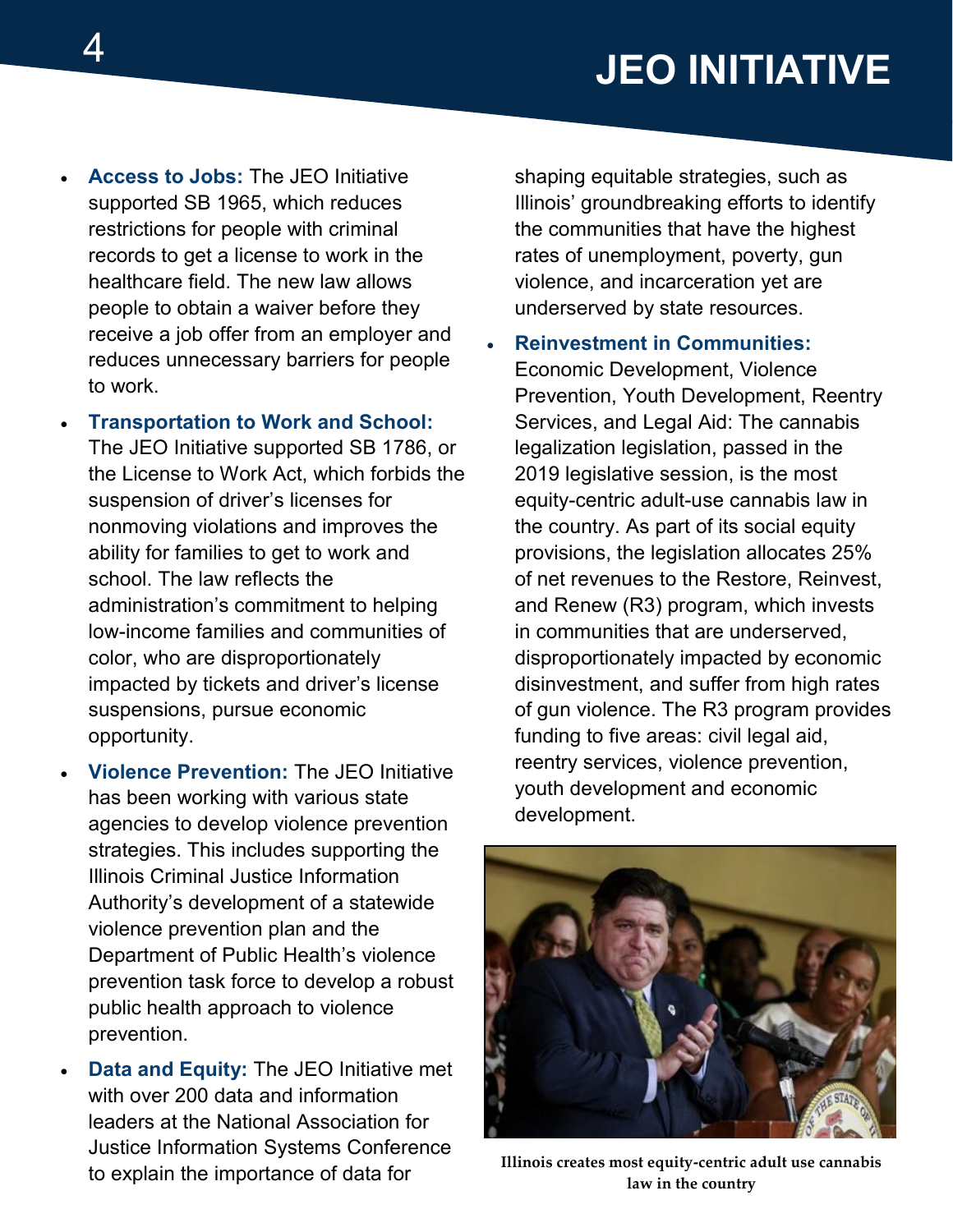The JEO Initiative, in conjunction with the Illinois Criminal Justice Information Authority, supports the R3 Board toward equitable implementation of the program.

### **Goal #2: Improve equitable deflection and diversion opportunities from the justice system.**

- **Reducing Juvenile Detention:** The JEO Initiative is collaborating with several stakeholders, including law enforcement and community-based organizations, to advise the Juvenile Intervention Support Center—one of the largest police stations in Illinois—on strategies to reduce juvenile crime and recidivism.
- **Alternatives to Prison:** The JEO Initiative is supporting the developing and strategic of the Adult Redeploy Illinois (ARI) program to reduce the number of people entering the Illinois Department of Corrections. The JEO Initiative spoke to nearly 250 representatives from ARI programs throughout Illinois to share the importance of diversion strategies at the county level.
- **Improving Court Responses:** The Initiative is collaborating with the Chief Justice of the Illinois Supreme Court and Administrative Office of the Illinois Courts on strategies for state and local courts to address mental health and co-occurring conditions for people who have contact with the criminal justice system. A statewide convening will be planned for 2020.

**Goal #3: Improve conditions and address the needs of vulnerable populations in correctional facilities.**

• **Voting:** A priority of the JEO Initiative has been continuing Lieutenant Governor Stratton's commitment to voting rights. For these reasons, the JEO Initiative helped to champion the passage of SB 2090, historic legislation which requires jails to allow detained individuals to vote. Once inmates are released, jails are also required to give them a voter registration form and information on their voting rights.



**Gov. Pritkzer and Lt. Gov. Straton celebrate bills advancing voting rights, sentencing reform, and civic education for justice-involved individuals**

• **Women:** The JEO Initiative has collaborated with First Lady MK Pritzker and the Women's Justice Institute to support gender-based responsive policies and programs and to ensure full implementation of the Women's Correctional Services Act. The Act requires the Department of Corrections to re-establish the department's Women's Division and to implement traumainformed and gender-responsive practices within women's facilities. The Lieutenant Governor was the chief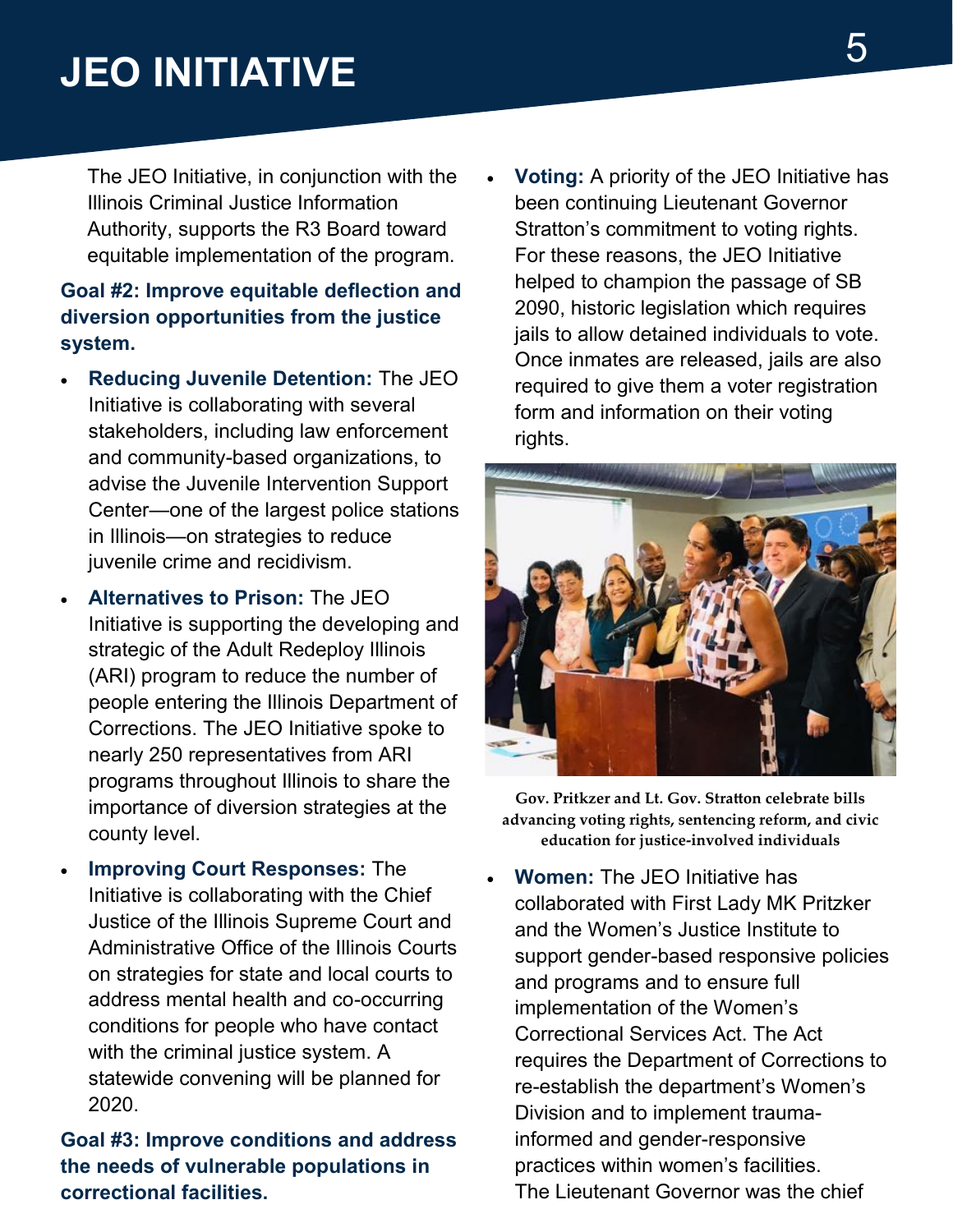

**Lt. Gov. Stratton supports historic graduation at Stateville Correctional Center**

sponsor of the Women's Correctional Services Act while she was a member of the General Assembly. During the last few months, the Lieutenant Governor and First Lady have visited incarcerated women in facilities, including the Cook County Jail and Logan Correctional Center.



Lt. Gov. Stratton and First Lady MK Pritzker meet with **formerly incarcerated women** 

• **Sentencing and Rehabilitation:** The JEO Initiative and legislators conducted a listening session of incarcerated people to hear about the impact of sentencing laws. The JEO Initiative then supported the passage of HB 94, which expands the availability of sentence credits for incarcerated people who participate in rehabilitative classes and activities.



**Gov. Pritker signs bill restoring parole review for youth facing long sentences**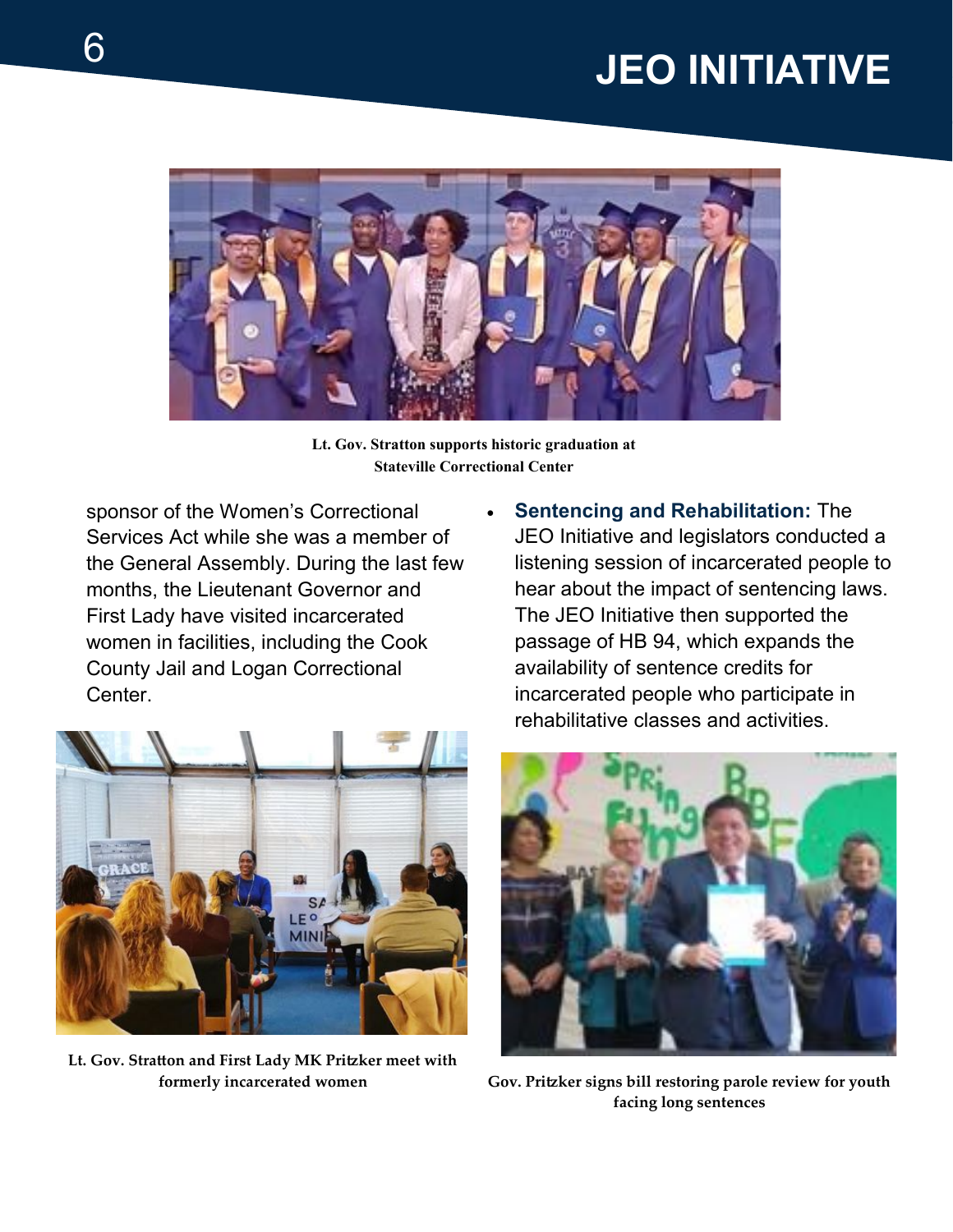• **Education:** The JEO Initiative supported various education efforts, including HB 2541, which requires prisons to provide civic education to people before they are released. The JEO Initiative supported a first-of-its-kind graduation of incarcerated men at Stateville Correctional Center, where seven men earned bachelor's degrees. Lieutenant Governor Stratton joined Professor Angela Davis, artist Chance the Rapper, and several other stakeholders to support the conferring of degrees.

#### **Goal #4: Support positive reentry outcomes to reduce recidivism.**

- **Housing:** In July 2019, the JEO Initiative helped launch a housing program that allocates \$3 million for rental subsidies to formerly incarcerated individuals in counties throughout the state, including Cook, Champaign, and Lake. The JEO Initiative is also collaborating with various stakeholders on a housing reentry task force to consider various housing reentry opportunities, including expanding shelters and affordable housing.
- **Education:** The JEO Initiative is collaborating with the Office of the Treasurer to consider how formerly incarcerated individuals can have better access to tax-advantaged college savings programs for their children. The JEO Initiative is currently engaged in listening sessions with individuals who could benefit from such an effort.
- **Workforce Development:** The JEO Initiative is collaborating with the Chicago



**JEO Director Quinn Rallins discusses reentry housing needs in panel with agency directors**



**Lt. Gov. Straton and Treasurer Frerichs host listening session for formerly incarcerated parents with children**

- Cook Workforce Partnership and other stakeholders via a grant allotted under the Workforce Innovation and Opportunity Act to assess reentry services and gaps for people returning from incarceration and to develop innovative re-entry initiatives.
- **Healthcare:** The JEO Initiative has worked with the Illinois Department of Juvenile Justice and the Department of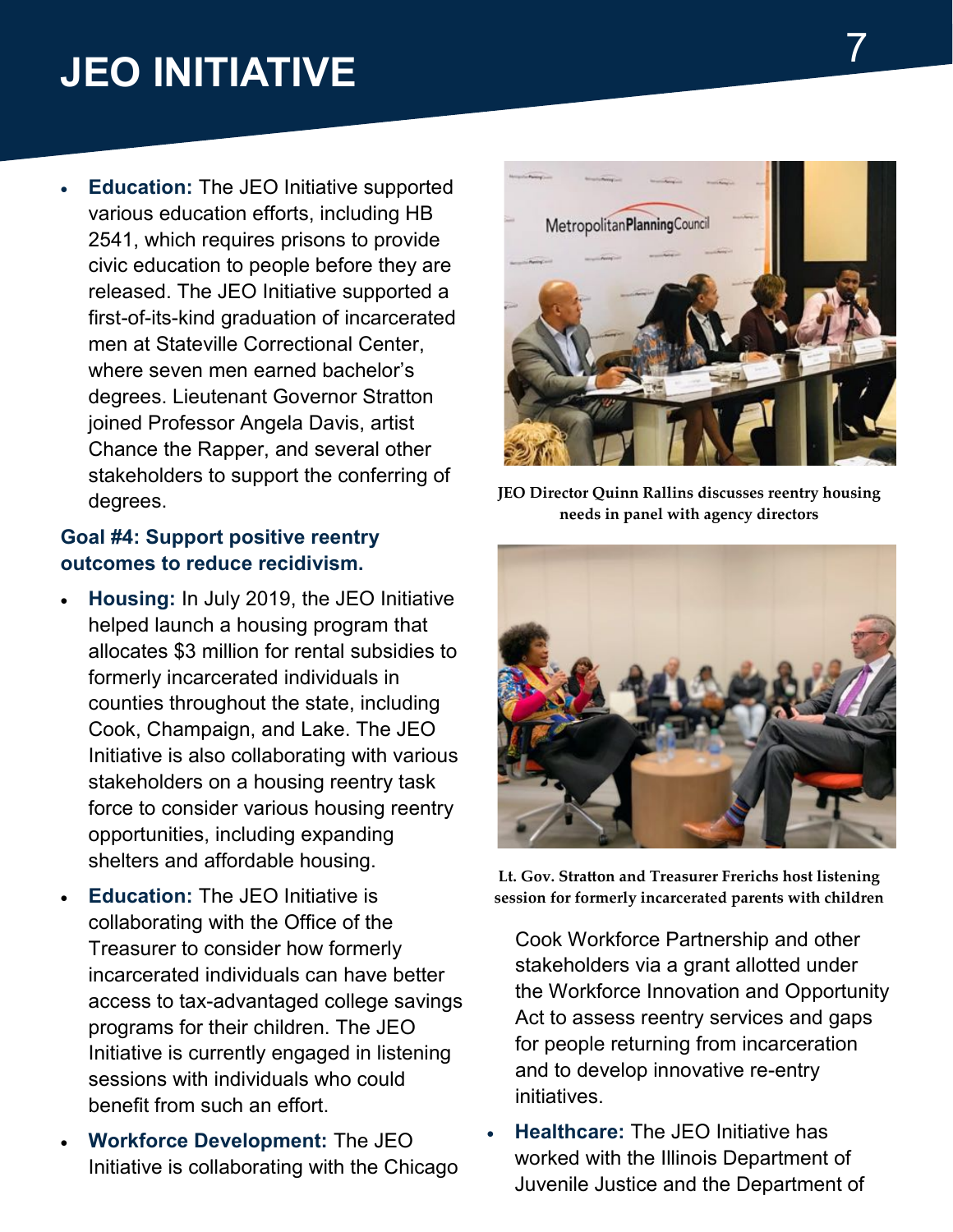Healthcare and Family Services to begin enrolling IDJJ youth in Medicaid. In October 2019, more than 90 percent of the youth who were released had health insurance within one month of their release. The JEO Initiative also supported the passage of SB 1744, which requires the Department of Corrections to screen every person for Medicaid eligibility and assist those eligible with completing an application, ensuring they receive benefits as soon as possible after their release.

### **2020 Projected Deliverables**

The Initiative works towards the following, non-exhaustive, deliverables during its second year.

### **Goal #1: Address the social determinants of crime and incarceration.**

- **Implementing Cannabis Equity Through Reinvestment in Communities:** Economic Development, Violence Prevention, Youth Development, Reentry Services, and Legal Aid: The JEO Initiative, in conjunction with the Illinois Criminal Justice Information Authority, will identify the eligible areas for the Restore, Reinvest, and Renew (R3) Board to designate. The JEO Initiative will continue to work with the Board to ensure the program is implemented equitably, from the solicitation of applications to the distribution of resources.
- **Advancing Early Childhood Education Policy:** In January 2020, the JEO Initiative will collaborate with the Erikson Institute to launch the first cohort of

Stratton Fellows to better understand how childhood trauma influences justice involvement and life outcomes. The JEO Initiative will then work with local and state officials, senior leaders of state agencies, judges, and law enforcement to advance policies that address the relationship between trauma and justice involvement.

- **Advancing Children of Incarcerated Parents Policy:** The JEO Initiative will work with the Children of Incarcerated Parents Task Force (P.A. 101-0480) to develop recommendations on policies and procedures that reduce the impact of incarceration on children. The JEO Initiative will then work with stakeholders to advance helpful recommendations.
- **Developing Racial Equity Toolkit:** In January 2020, the JEO Initiative will work with other jurisdictions to host a training and conversation on racial equity, with the goal of developing a racial equity framework for state government leaders by 2021.
- **Advancing Non-binary and Trans Women Policy:** The JEO Initiative will continue the listening campaign on issues that impact non-binary people and trans women through the #HearOurVoices campaign, and work with stakeholders to develop policy and program solutions.

### **Goal #2: Improve equitable deflection and diversion opportunities from the justice system.**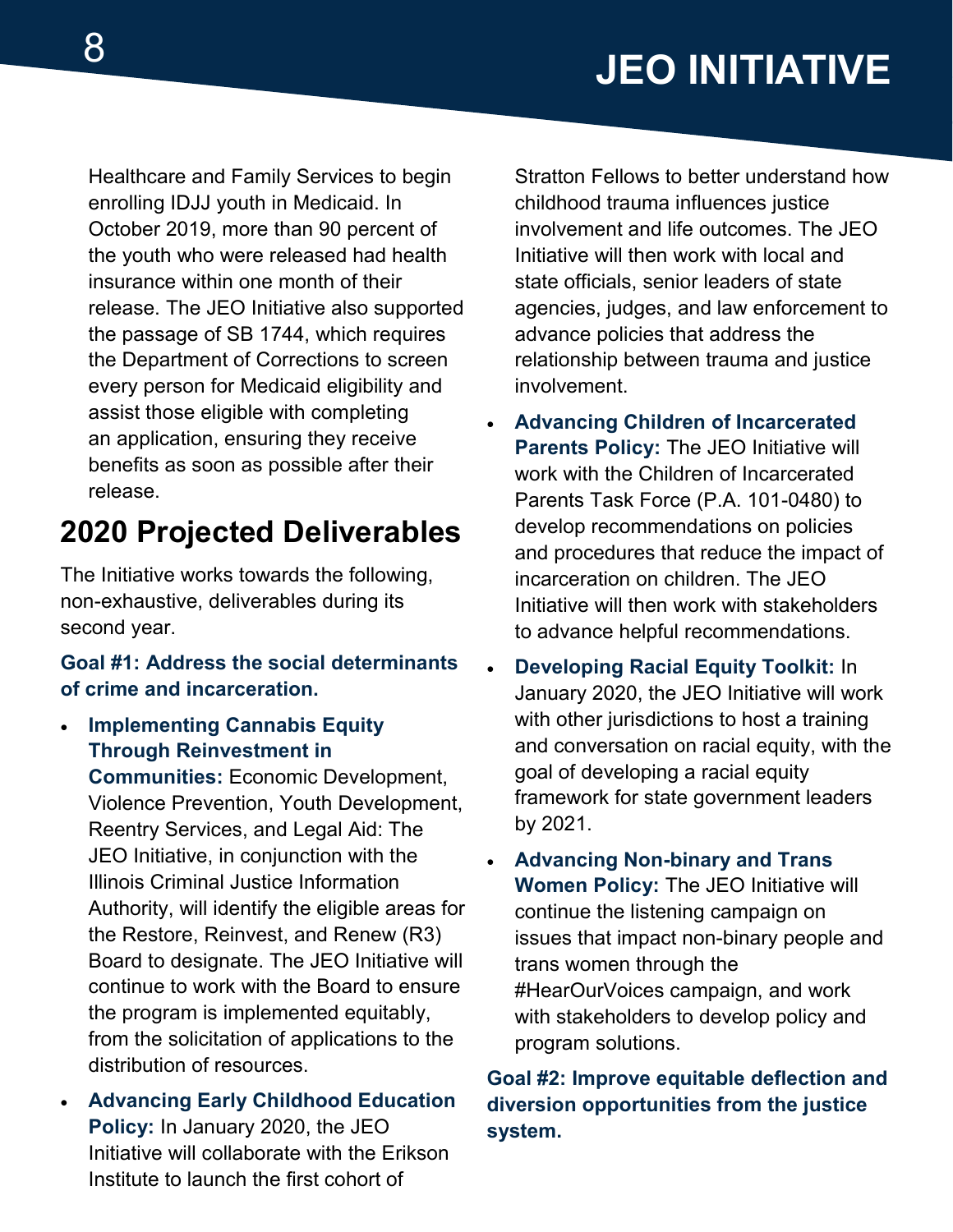- **Support Equitable Policies for Individuals in Custody:** The JEO Initiative will work with stakeholders to improve policies for people in custody. This includes ensuring that people are allowed a reasonable amount of phone calls to family members in a reasonable amount of time after their arrest.
- **Safeguarding Restorative Justice Practices:** The JEO Initiative will work with stakeholders to improve the opportunities for restorative justice alternatives to incarceration. This includes ensuring the communications during restorative proceedings are conducted in a safe space, and not unnecessarily held against individuals who engage in the process.
- **Statewide Convening for State and Local Courts to Address Mental Health:** In 2020, the JEO Initiative will collaborate with the Chief Justice of the Illinois Supreme Court and the Administrative Office of the Illinois Courts to host a convening for state and local courts to help address mental health and co-occurring conditions for people who have contact with the criminal justice system.
- **Advising on Juvenile Detention Policy:**  The JEO Initiative will continue to collaborate with stakeholders to develop a plan of action for the Juvenile Intervention Support Center—one of the largest police stations in Illinois—on how to reduce juvenile crime and recidivism. The JEO Initiative is on the JISC Advisory Council.

#### **Goal #3: Improve conditions and address the needs of vulnerable populations in correctional facilities.**

• **Women:** The JEO Initiative will collaborate with First Lady MK Pritzker, the Women's Justice Institute, and the Hunt Institute to support gender-based responsive policies and programs, such as housing and mental health for formerly incarcerated women. The JEO Initiative will also help to ensure full implementation of the Women's Correctional Services Act, to implement trauma-informed and gender-responsive practices within women's facilities.

#### **Goal # 4: Support positive reentry outcomes to reduce recidivism.**

- **Restorative Justice Alternatives:** The JEO Initiative will work with the Prisoner Review Board to develop restorative justice options for individuals who are returning to their communities from the Department of Corrections and seek to repair the harm that was caused.
- **Developing Reentry Housing Recommendations:** The JEO Initiative will be working with stakeholders from a Housing Reentry Task Force, the Department of Corrections, Department of Human Services, and Illinois Housing Development Authority to consider recommendations on how to improve housing for people who have been justice-involved.
- **College Savings Listening Sessions:** The JEO Initiative will continue to collaborate with the Office of